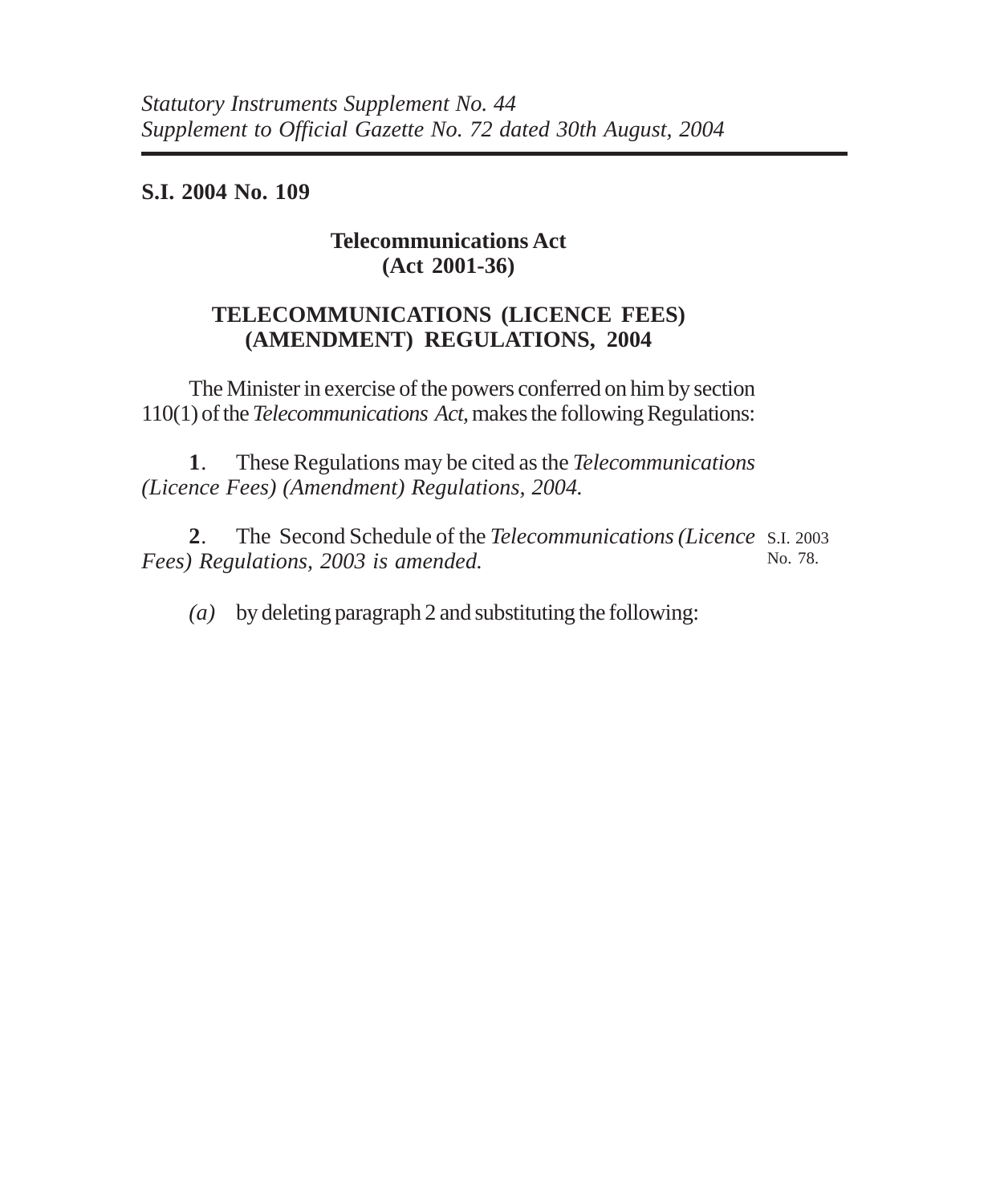### **"2. INTERNATIONAL MOBILE FIXED WIRELESS AND FIXED SERVICE AND NETWORK PROVIDERS**

| Category of                | Application | Annual Operating                                                                                                                              |
|----------------------------|-------------|-----------------------------------------------------------------------------------------------------------------------------------------------|
| Licences                   | Fee         | Fee                                                                                                                                           |
| International & Mobile     | \$5 000     | \$750 000 for the first year<br>and thereafter, 3% of<br>*adjusted revenue for<br>licensable activity or<br>\$750,000 whichever is<br>greater |
| International<br>$(new)**$ | \$5 000     | \$500 000 for the first year<br>and thereafter, 2% of<br>adjusted revenue for<br>licensable activity or<br>\$500 000 whichever is<br>greater  |
| Fixed                      | \$5000      | \$750 000 for the first year<br>and thereafter, 3% of<br>adjusted revenue for<br>licensable activity or<br>\$750 000 whichever is<br>greater  |
| <b>Fixed Wireless</b>      | \$5000      | \$20 000 for the first year<br>and thereafter, 1% of<br>adjusted revenue for<br>licensable activity or<br>\$20 000 whichever if<br>greater".  |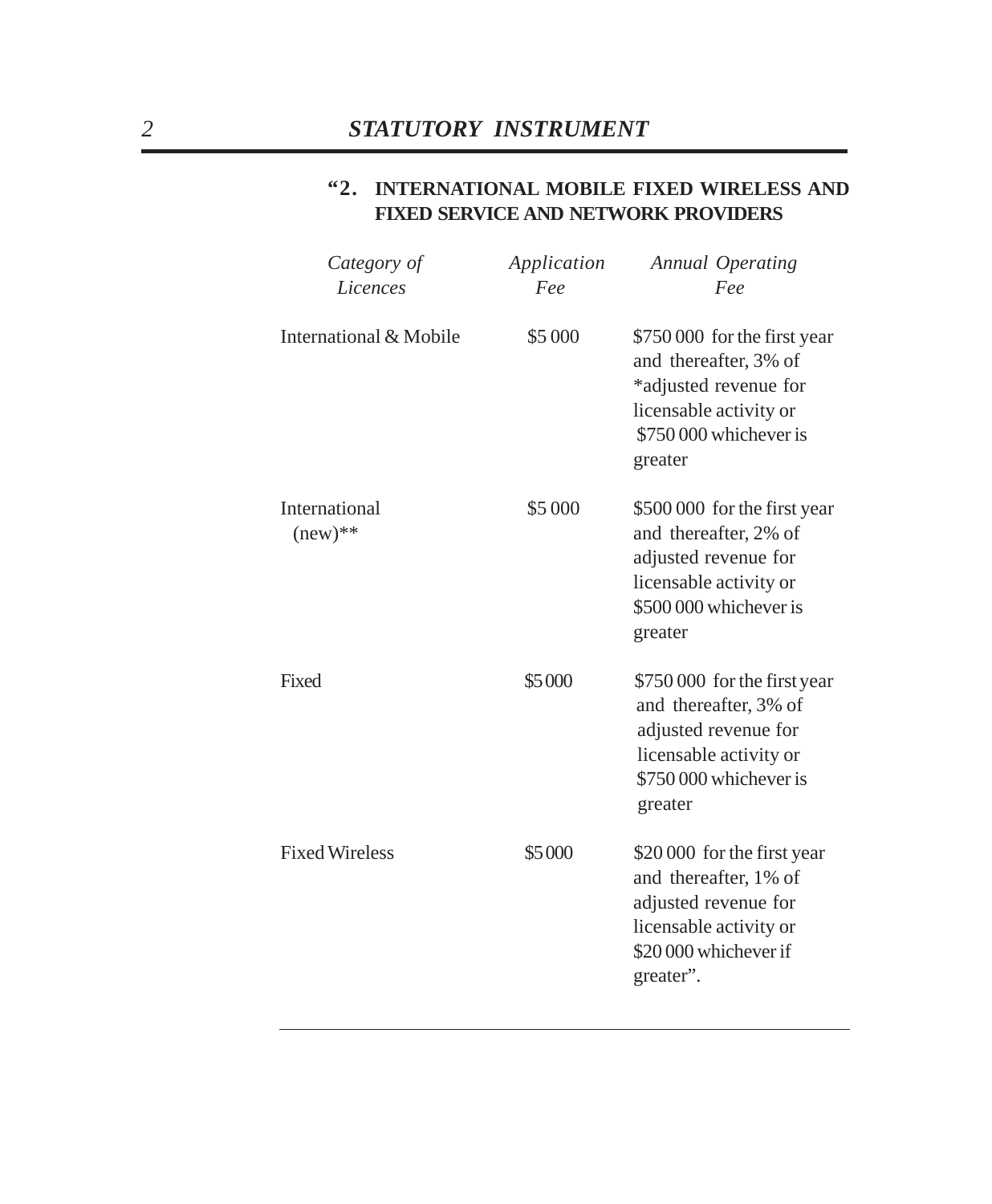*(b)* in paragraph 4, by deleting the words "Commercial Trunked Radio Communication Networks" appearing under the heading "Category of Licences" and all the words appearing opposite thereto and substituting the following:

| Category of                                                          | Application | Annual Operating                                                  |
|----------------------------------------------------------------------|-------------|-------------------------------------------------------------------|
| Licences                                                             | Fee         | Fee                                                               |
| Commercial Trunked<br>Radiocommunications<br>Network Licence         |             |                                                                   |
| Commercial Trunked<br>Radiocommunications<br><b>Services Licence</b> | \$500       | \$10 000 or 0.5% of AGTO<br>of business whichever is<br>greater". |

*(c)* by deleting paragraph (8) and substituting the following:

#### **PUBLIC DATA COMMUNICATIONS SERVICE AND NETWORK PROVIDERS**

| Category of<br>Licences                           | Application<br>Fee | Annual Operating<br>Fee            |
|---------------------------------------------------|--------------------|------------------------------------|
| Public Data<br>Communications<br>Network Licence  | \$300              | \$1% of the AGTO or                |
| Public Data<br>Communications<br>Services Licence |                    | \$20,000 whichever is<br>greater". |

to be adjusted for interconnection charges paid to Cable and Wireless (Barbados) Limited (C&W).

\*\* This applies to an applicant who does not hold an international or mobile licence as at the 8th August, 2003.